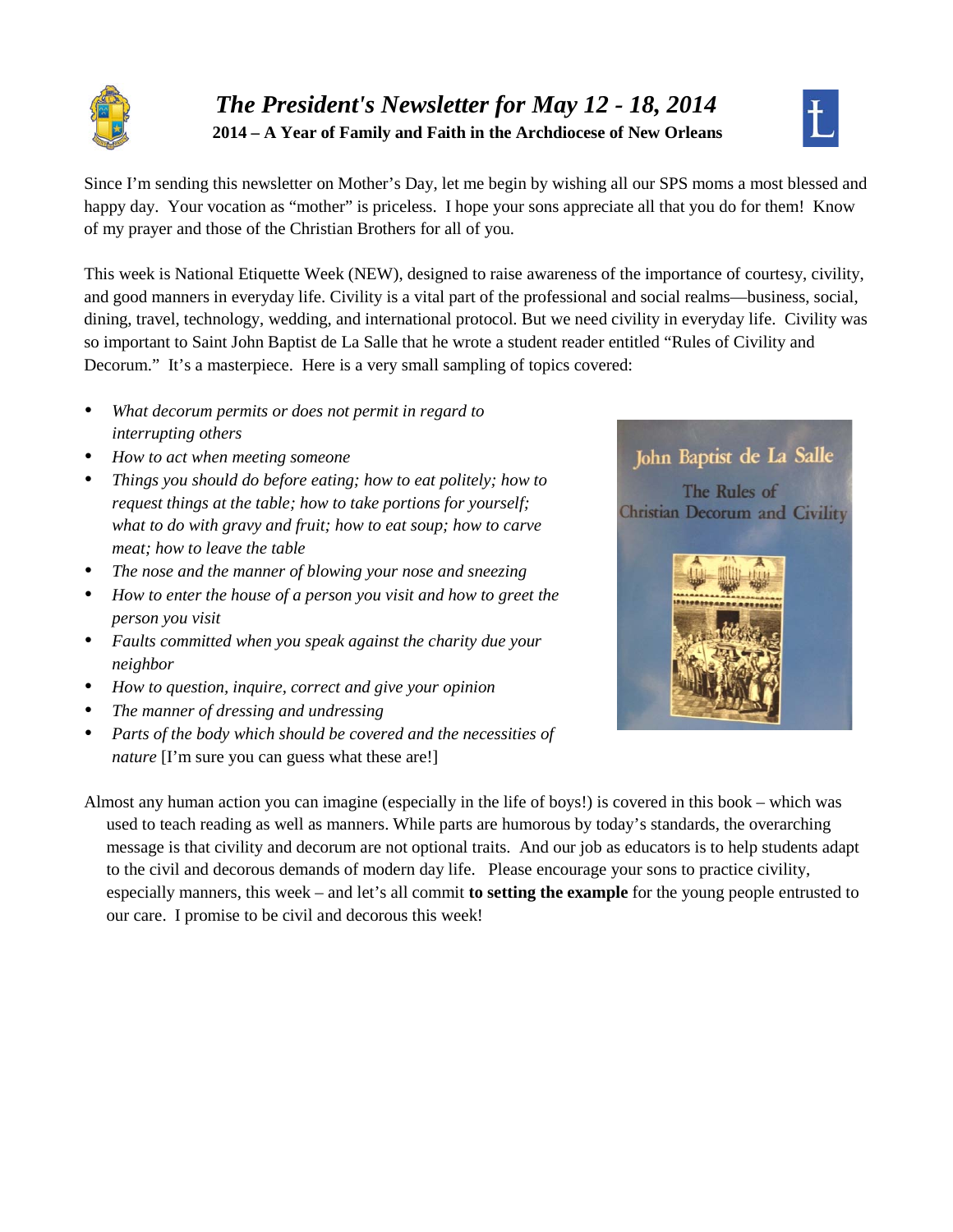#### **Mon, May 12 (Regular; A B C D)**

 **National Limerick Day** (a five line anapestic meter poem with an aabba rhyme scheme – but you knew that.) Here's what many consider the best limerick ever (at least that can be printed in a Catholic newsletter!), written by American poet & humorist Ogden Nash:

*A flea and a fly in a flue were imprisoned, so what could they do? Said the fly, "let us flee!" "Let us fly!" said the flea. So they flew through a flaw in the flue*

Art Show begins this evening from  $6-7:30$  and runs through the  $14<sup>th</sup>$ . Our guys have done some GREAT work this year. Be sure and compliment them.

#### **Tue, May 13 (Assembly; E F G A)**

- **Final President's Assembly (Yea!)** I'll try to recognize as many as possible, but undoubtedly some things will get left out; some will roll over until next year!
- v **Frog Jumping Day:** Be kind to frogs today! They are all over our campus! This day can be traced back to Missouri author Mark Twain, and his first short story "The Celebrated Jumping Frog of Calaveras County" – which is worth reading today!
- v **Band Awards Ceremony (6 pm; BAC)** Thanks for a GREAT year, Marching, Concert, & Jazz Wolves!



*Spanish V students serenade office staff as part of their final exam. Here's the song they sang: [http://www.youtube.com/watch?v=kAKVT1](http://www.youtube.com/watch?v=kAKVT1HWNsg) [HWNsg](http://www.youtube.com/watch?v=kAKVT1HWNsg) I thought our students sounded better!*

#### **Wed, May 14 (Assembly; B C D E)**

• **TDIH:** 1948, in Tel Aviv, the State of Israel, is established, the first Jewish state in 2,000 years

• National Chicken Dance Day: OK with me if you dance like a chicken today!

• **Athletic Awards Ceremony** this morning. I've said it before and I'll say it again: I'll match our athletic program against any school. And ditto for our coaches – and not just for their knowledge of their sport, but for the content of their character, their commitment to Lasallian values, and their unswerving dedication to our students. We have had a great year. I

know the purpose of this morning is to honor the students, butour coaching staff deserves great recognition, too. How many schools can boast of the following:

- Football District Champs again;
- Cross Country District, North Shore Metro, & STATE CHAMPS
- Soccer District & STATE CHAMPS and ranked  $10^{th}$  in the nation
- v Wrestling District, Parish Champs 6th in State, 1 individual state champ
- Powerlifting  $-2<sup>nd</sup>$  in State
- Indoor Track 2nd in State as a team; individual state champs
- Outdoor Track District & Parish Champs
- Golf  $2^{nd}$  in State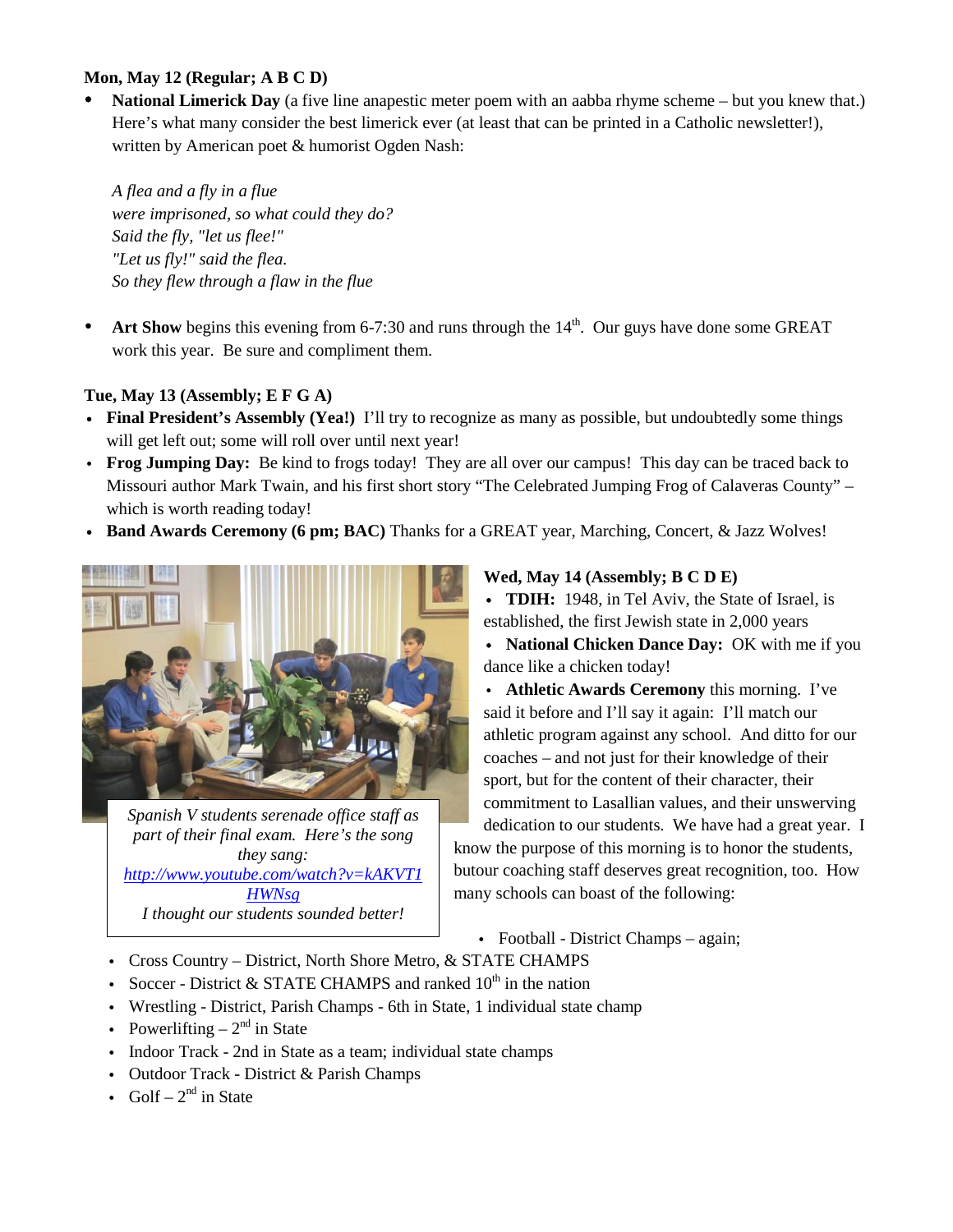- Lacrosse District Champs  $2<sup>nd</sup>$  in State
- Gymnastics STATE CHAMPS
- Ultimate:  $2<sup>nd</sup>$  in State
- Wow. Go Wolves!
- v **Pre-freshmen Exams begin followed by Promotion Ceremony Practice**
- v **Cross Country:** Call-out this afternoon at 3:30 for all interested in running for the state champion Wolves!
- v **Senior Grad Night**. This activity is organized by senior parents for all seniors. The evening lasts from 5-8. It is a lock in; seniors may not come and go.



### **Thu, May 15 (Assembly; F G A B)**

v **National Chocolate Chip Day:** go ahead and indulge with a cookie or CC ice cream!

v **Traditional feast of Saint John Baptist de La Salle**. Today, Lasallians around the world celebrate this amazing saint and his educational commitment to young people, especially the poor and those in need.

v **TDIH:** In 1950, Pope Pius XII declares John Baptist de La Salle "Patron of All Teachers of Youth." Here are the Pope's words: *Having then carefully considered the matter, we now, with sure knowledge and due deliberation, and in the exercise of our full apostolic authority, constitute and proclaim, by this Brief and for all time, St. John Baptist de La Salle, Confessor, principal patron before God, of all teachers of youth, and we accord him all liturgical honours and privileges appropriate to that title, irrespective of all contrary* 

*considerations. Given at Rome, from St. Peter's, and sealed with the Fisherman's ring, this 15th day of May, feast of St. John Baptist de La Salle, in the twelfth year of our pontificate.* All teachers should celebrate their Patron's feast!

- v **Academic & Service Awards Assemblies for grades 9-11;**
- v **Pre-freshmen exams & Promotion Ceremony Practice**
- v **SPS Board of Trustees Meeting**
- v **Drama Classes Original One Act Plays**

#### **Fri, May 16 (DRESS UNIFORM ASSEMBLY; C D E F)**

 **Awards Assembly for All followed by final senior graduation practice & Pre-freshman exams and Promotion Ceremony Practice**

#### **Sat, May 17**

- v **TDIH:** In 1954, in a major civil rights victory, the U.S. Supreme Court hands down a unanimous decision in *Brown v. Board of Education of Topeka,* ruling that racial segregation in public educational facilities is unconstitutional.
- v **TDIH:** In 1980, Mount St. Helens, a volcanic peak in southwestern Washington, suffers a massive eruption, killing 57 people and devastating some 210 square miles of wilderness.
- v **World Hypertension Day:** OK, everyone, let's get our blood pressure under control! Mine will drop sharply beginning on May 23rd.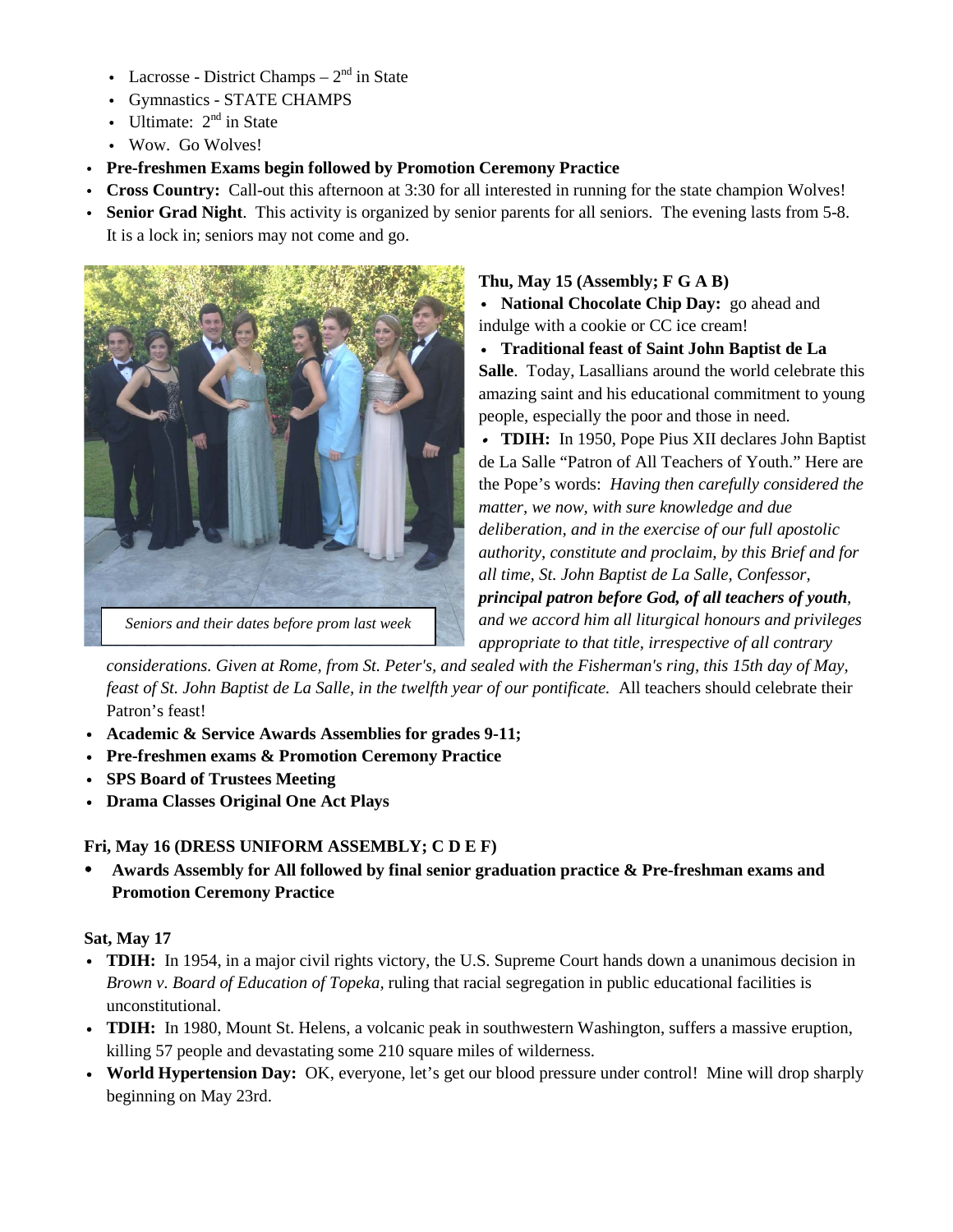• **National Pizza Party Day:** not sure if this fits with hypertension day, but if your pressure allows, celebrate!

### **Sun, May 18**

- **TDIH:** In 1588, a massive Spanish fleet, known as the "Invincible Armada," sets sail from Lisbon on a mission to secure control of the English Channel and transport a Spanish invasion army to Britain from the Netherlands.
- **TDIH:** In 2008, Winston Sinclair Capps, Samuel Joseph Collett III & Brian Paul Logarbo, Jr. graduated as co- salutatorians of Saint Paul's School and John-Paul Tortorich graduated as valedictorian. Winston is now a physicist, Sam is an attorney, & Brian is in medical school. I've lost track of John-Paul, however, but I'm sure he's doing well!
- **One Hundred and Third Annual Commencement Exercises of The Saint Paul's School** at 10:00 a.m. in Briggs Assembly Center.Admission by ticket only (each senior was issued 8.) The seniors did GREAT at practice! In case you haven't heard, 2014 Valedictorians are **Zachary Albright, Michael Burke, Grant Landwehr, & Peter Yager** and Salutatorian is **Bryan Livaudais**.
- **Justin Addison Memorial Conservation Cup:** This event, on the day Justin would have graduated, is very meaningful. Here's what Justin's dad, Dr. Jay Addison, said about the event: *"We had always intended to leave our land to Justin for his future children to carry on the family traditions of raising horses, hunting, and fishing. His untimely loss has refueled our commitment to the Land Trust for Louisiana - the acres that we protect will be his legacy. His beautiful spirit and love of life live on in our efforts to preserve the land for future generations to enjoy.*" We are looking for students to earn service hours by helping at this event. They should see Mr. Richards for info.

**Greater Lasallian World:** St. Michael's High School in Santa Fe, NM, has selected Taylor Gantt, who currently serves as the school's director of advancement, as the new president of the school, which was founded by the Brothers in 1859 and currently serves boys and girls in grades 7-12. Many Saint Paul's Christian Brothers (Rich, Louis, Peter D, Jerry, & Bill Ray to name a few) have served at St. Mike's, the western terminus of the New Orleans – Santa Fe Province – and which will become of center of the San Francisco New Orleans Province on July  $1$ .)

**Art Exhibit** by our students is on display in the Briggs Center on Mon – Wed of this week. Evening showings will be held at 6 pm. Allow me to take a moment to praise our art department. They do some really fantastic work. Gerald Ancar and Andrew Dart (and Merle Dooley before them) have developed a multi-dimensional program of which we can all be very proud. Thanks to them and the art students for this annual display. Please make an effort to view this great display of art in the Briggs Center.

#### **Musings on Last Week:**

• **Alumni Induction:** The student body traveled back in time last week to 1964, complete with music by The Beatles and historical and pop cultural data (e.g. average annual income was \$6000, average price of new car was \$3500, *Bonanza* was the top TV hit, etc) We were honoring members of the Class of 1964 who had returned to campus to celebrate their 50<sup>th</sup> anniversary of graduation. The Class of 1964 then inducted the Class of 2014 into the Alumni Association. It was great.



*Seniors enjoy ice cream courtesy of SPS cafeteria ladies.*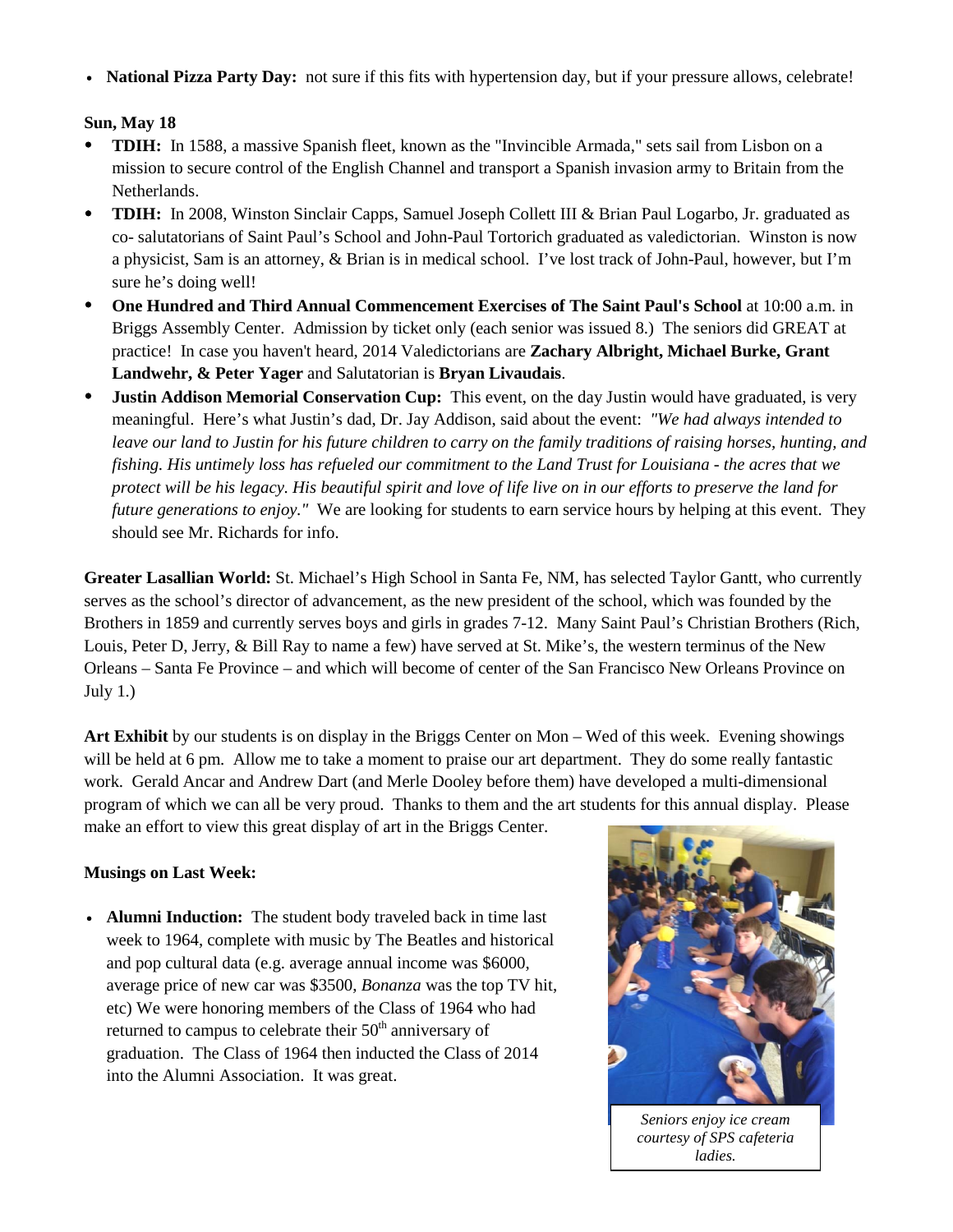- AP Exams went well. Thanks to teachers who taught and proctored and to the many students who accepted the AP challenge.
- v **Graduation Practice** went VERY well! Wow! The Class of 2014 will have quite a ceremony!
- Cap & Gown distribution went well but a number of seniors did not receive theirs as they still have obligations to the school.
- Senior Finals went well. Thanks, senior teachers!
- v **National Honor Society** induction ceremony was great. Thanks, Kristin Lagraize, Gina Hall, & NHS officers for all your work.
- v **Cafeteria ladies** treated seniors to ice cream sundaes on the first day of grad practice. Thanks, ladies!
- v **Band Concert** was outstanding. Well done, Andrew Moran, Jimmy Brinkman, & band.
- v **Athletic Physicals** kept coaches, athletes and doctors busy Sat morning. We are very grateful to the medical community for providing this service to our students.
- v **Law Studies Class** enacted their mock trial last week it was VERY interesting and well done. Thanks, Sonny Garcia! I don't know how I would have voted as a juror!
- v **Plant Sale:** Thanks Botanical Wolves for a successful sale to help beautiful the campus.
- v **Habitat for Humanity Wolves:** Thanks Habitat Wolves for your service on Saturday.
- v **Pie Bowl:** Our annual end of spring football ritual was fun and successful. Geaux Wolves!
- v **State Track Meet:** Congrats to Zachary Albright and DC Lipani: STATE CHAMPS in the 1600 and 3200 evens. And Zach set a class record! Eric Costin was  $2<sup>nd</sup>$  in State in the 1600! Well done, Track Wolves!

#### **More Alumni News:**

- Matthew Johnson '03 will be ordained by Archbishop Aymond to the Catholic priesthood on June  $7<sup>th</sup>$ . He will celebrate his first mass of thanksgiving on Sunday, June 8 at noon at his home parish of Our Lady of the Lake. God bless you, soon to be Father Matthew!
- Nicolas Lavie '05 will graduate on Monday, May 12th with a Doctorate in Veterinary Medicine from LSU. His wife, Elise, will also graduate with the same degree.
- Matt Richards '07 will graduate May 16 from LSU's school of Engineering in mechanical. He is the president of Tiger Racing [\(http://tigerracing.weebly.com\)](http://tigerracing.weebly.com/) and his team will compete this week in Detroit, so the team, primarily seniors, will not be at graduation. We are proud of Matt.



*Don Gallaty '14 his alumni pin.*

**Bookstore Clearance Sale:** On Thu, May 15<sup>th</sup> the Mothers Club is opening the bookstore for the entire day to have an **End of School** sale. We have also invited all boosters clubs to bring their left over spirit items to sell as well. We will be having sale from 9am - 4pm in the courtyard between the Briggs Center and LaSalle Hall. We are trying to make an effort to have some uniformity with all booster sales together so that parents can get as much SPS apparel as they want at one time. We will also be selling used uniforms

**Field Turf Replacement** begins this week and will take several weeks. The replacement is covered under warranty except for the addition of lacrosse lines and a few other upgrades. I am grateful to Craig Ketelsen for coordinating all of this. No one will be allowed in Hunter Stadium for the next three weeks.

**New Football Scoreboard:** This week we will sign a contract for a new state of the art football scoreboard – with video capability which will allow for instant replay, *John Baldwin '64 gives*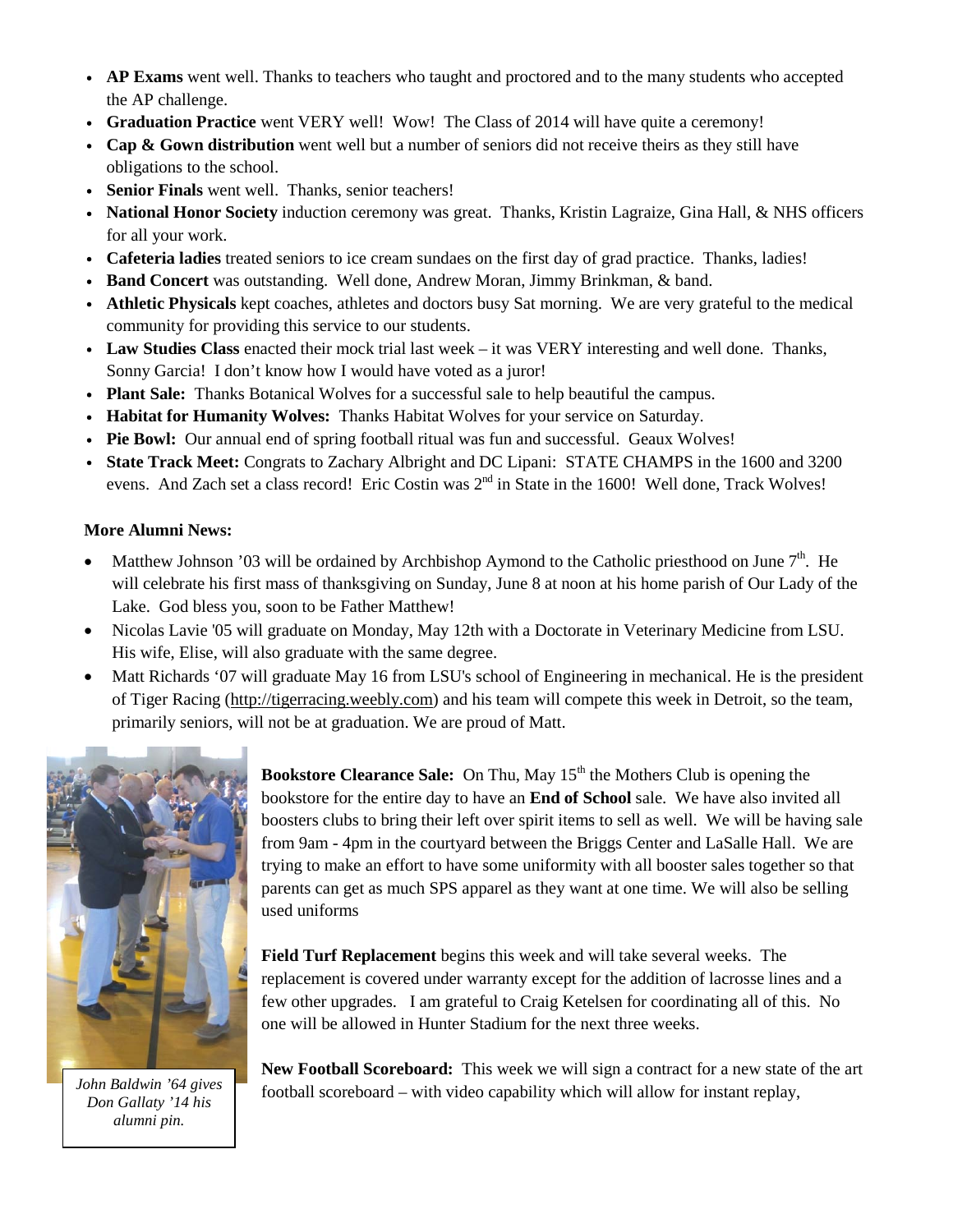promotion of school events, and selling of "commercials" during games. Mandeville already has one and Covington is getting one. We must stay competitive. The scoreboard is being paid for by sponsors so it's not costing the school anything. It's amazing how quickly the sponsorships sold whereas **I'm still looking for academic sponsorships!**

**New Gym Update:** As you may have heard, we are engaged in a feasibility study for a major upgrade of our current gym or the construction of a new gym. The architectural firm of Fauntleroy Latham Weldon Barre and the contracting firm of DonahueFavret are working with us. You will hear MANY scenarios being discussed. NOTHING has been finalized yet so please don't believe whatever you hear. As the late New Orleans Mayor Vic Schiro said during Hurricane Betsy: "Don't believe any false rumors unless they come from me." **And, yes, we'll be seeking donors and offering naming opportunities.** 

**National Survey of American Attitudes on Teen Substance Abuse:** the 17th annual survey was conducted recently by The National Center on Addiction and Substance Abuse at Columbia University (CASAColumbiaTM). Some interesting findings:

- Parental expectations, particularly expressing strong disapproval of teen substance use, can be a decisive factor in a teen's decision to drink alcohol, use drugs or smoke tobacco. Compared to teens who say that their parents would be extremely upset to find out that their child smokes, drinks or uses marijuana, those who say their parents would not be extremely upset are:
	- Eight and a half times likelier to say it's okay for teens their age to use marijuana;
	- Ten times likelier to say it's okay for teens their age to get drunk; and
	- Nine times likelier to say it's okay for teens their age to smoke cigarettes.

# **English Books for Next Year:** From Curriculum

Coordinator Joe Dickens: *To make obtaining your son's reading materials as easy as possible, we have contracted with MBS Direct to run our virtual bookstore. Any novel, play, or workbook he will need for English will be listed including new and used editions, and in some cases, eBooks. We offer this service for convenience, variety, and savings.*

*The first purchase you'll make will be for his summer reading. Simply go to our website at stpauls.com, click the "Order Your Books Here" button and you'll be directed to our virtual bookstore. You'll choose his summer reading title based on his placement in English. Payment will be handled on-line through MBS Direct, and the books will be shipped by UPS straight to your home.*



*Honors Biology students study the anatomy of fish.*

*The titles for your son's summer reading will be available for purchase through our virtual bookstore in late May, and the materials that he'll need for the academic year will be available in July. If you already own a copy of the books, there is no need to purchase!*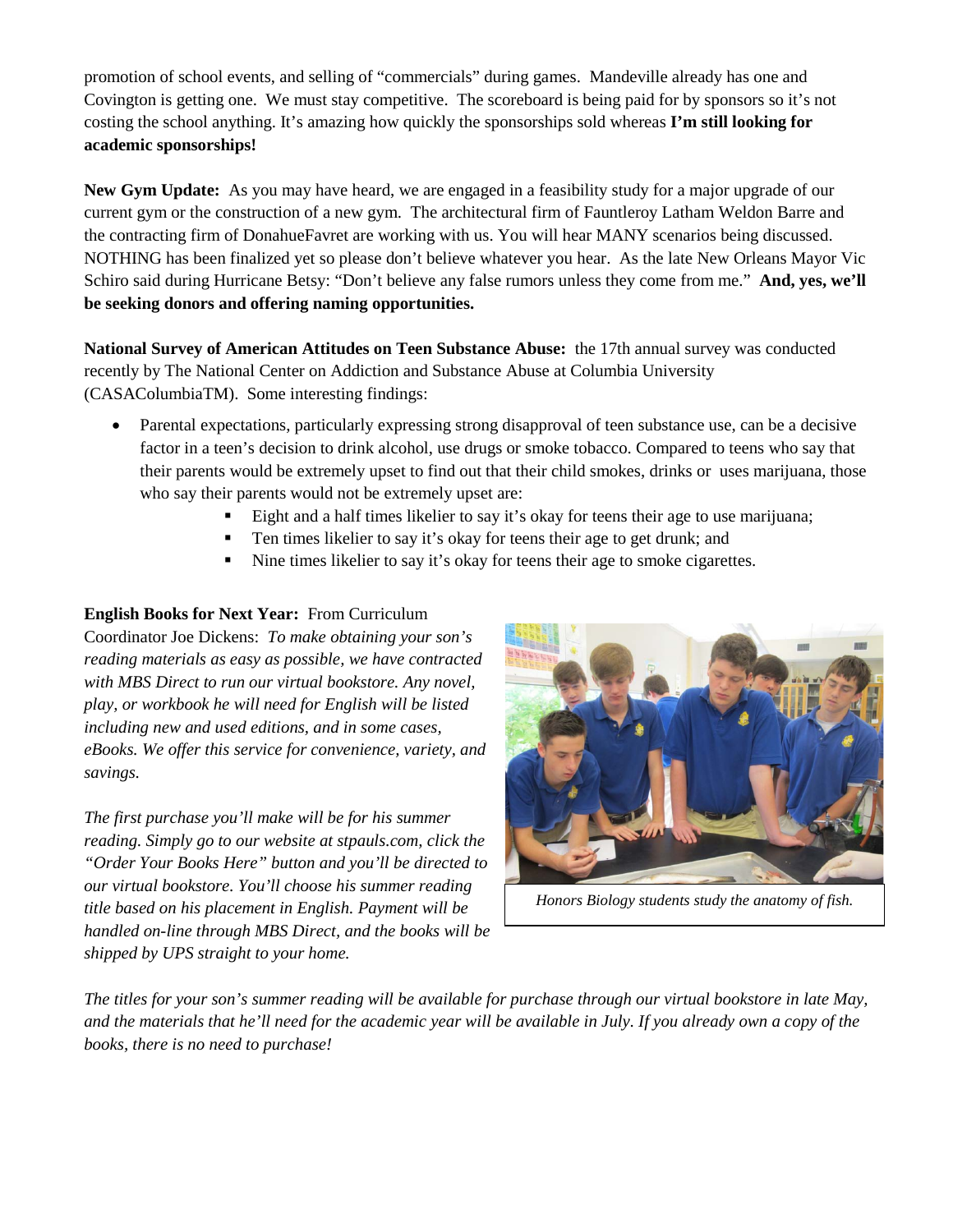*Lastly, all summer reading questions for English and social studies (if he's in honors or AP) are posted on our website. Click on the link for summer reading, and find the class(es) applicable to your son.*

*If you have any questions, please contact our Curriculum Coordinator, Joe Dickens, at [joed@stpauls.com.](mailto:joed@stpauls.com)*

**H of the W:** some "daffynitions":

- *Coffee (n.), the person upon whom one coughs.*
- *Flabbergasted (adj.), appalled over how much weight you have gained.*
- *Abdicate (v.), to give up all hope of ever having a flat stomach.*
- *Negligent (adj.), describes a condition in which you absentmindedly answer the door in your nightgown.*
- *Lymph (v.), to walk with a lisp.*
- *Gargoyle (n.), olive flavored mouthwash.*
- *Flatulence (n.) emergency vehicle that picks you up after you are run over by a steamroller.*
- *Frisbeetarianism (n.) The belief that, when you die, your soul flies up onto the roof and gets stuck there.*



*What the Honors Biology class did with the fish after the study was complete! Only in LA!*

**W of E Dept:** I don't usually print email from parents, but I'm putting the following in (anonymously) as they are from the parents of seniors as they reflect on their sons' SPS careers. I hope we all take comfort and pride and realize the sacrifices made to attend SPS were worth it:

- *We are winding down as parents of an active St. Pauls student. Before we forget, we want to express how grateful to you we both personally are. We have been blessed to have two boys treated with such dignity, and such high expectations, in an environment which models Christ's teachings daily. Thank you and your faculty so much for these fine young men you have delivered to us.*
- And from a parent whose third (and final!) son who is graduating: *We could not have asked for a better school setting for our boys. In all fourteen years, there has never been a time when we were not completely happy with Saint Paul's. I believe that speaks volumes for the administration, teachers, and staff at SPS. Our three sons are each unique and special with different needs. All of their individual needs were met in a loving, caring, kind manner. Saint Paul's has been a significant part of our lives. It's been a privilege to be part of the Saint Paul's Community.*
- *Enrolling* [my son] *in St. Paul's was the best decision we have made for him. The teachers he has had and the guidance he has received have been exemplary. It is up to him now what he does with that instruction. Thank you for the excellent education our son has received. We thank God for putting such wonderful teachers, coaches, and counselors in his path.*
- And from multi-level parents: *As parents of an 8th grader and a graduating senior, thank you to the entire staff at St. Paul's School. Excellent work!*

Know that we will continue to work hard to earn these kinds of comments as students graduate!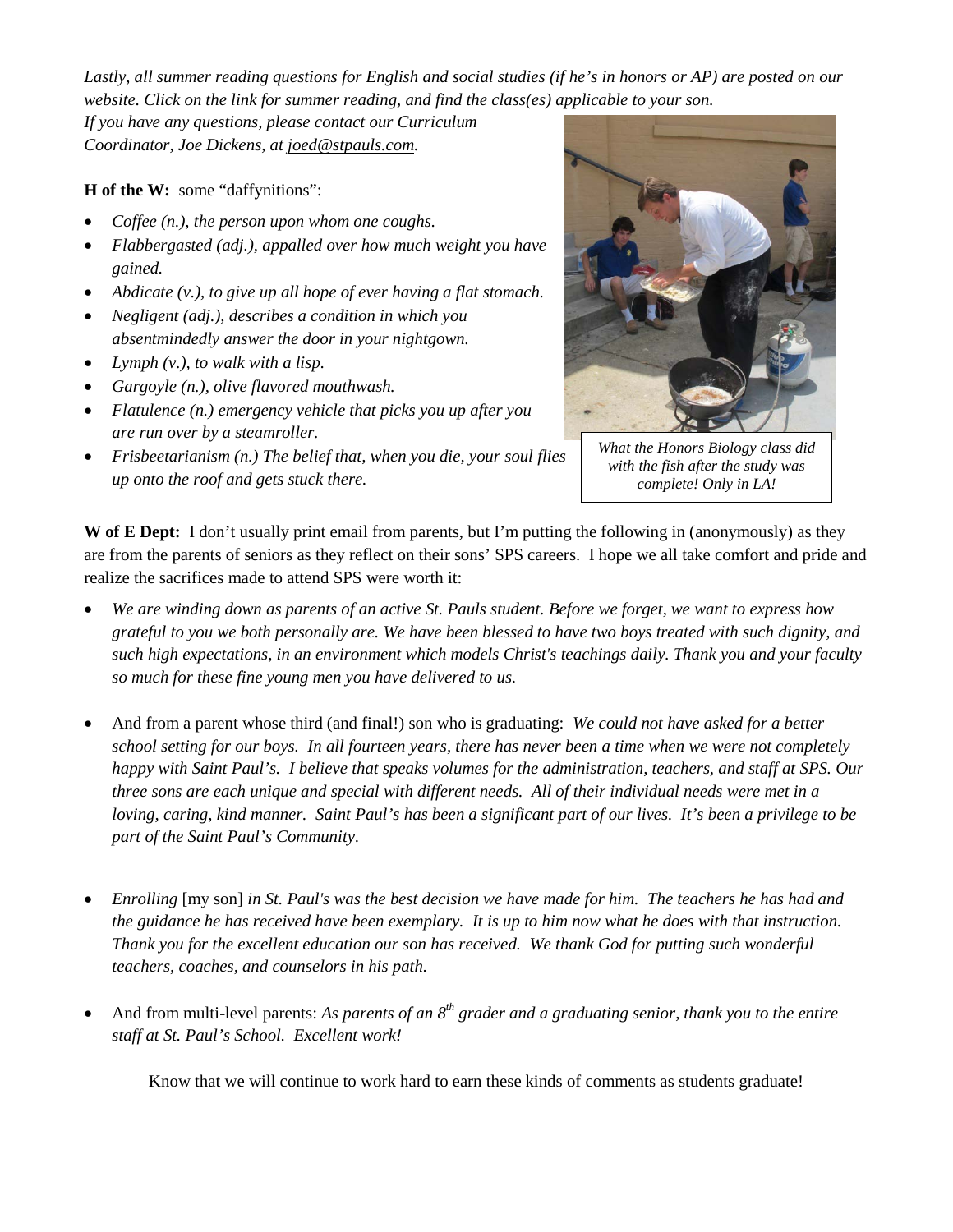**Award Ceremonies:** Here's the info on our end of year awards ceremonies:

- Athletic Awards will be at 8 am on Wednesday, May 14<sup>th</sup> in the BAC. Grades 8-11 will be in attendance. Senior athletes who want to receive their awards must attend. All other seniors are invited, but not required, to attend. Parents of the major athletic award winners will be notified and issued a special invitation to attend. Other parents are welcome to attend.
- **Band Awards** will be Tuesday evening in the BAC.
- **Academic Awards** for  $8<sup>th</sup>$  graders will be given at the  $8<sup>th</sup>$  grade promotion ceremony on Monday, May 19, at 6 pm in the BAC.
- **Academic Awards** for grades 9-12 will be given as follows:
	- $\circ$  Most of the awards (the gold & blue P, the course medals, etc.) will be given in level assemblies on Thursday morning, May 15. That way, all of a student's peers can see him get the award and perhaps aspire to be in that number next year. We will give the major awards (the Golden Torch, Superior Achievement, Superior Academic, etc.) at an all school assembly on Friday morning, May 16, at 8 am. Parents of the major award winners will be invited to attend. Other parents are welcome to attend.



*Wyatt smiles after receiving his alumni pin!*

**Attention Students: Perfect Attendance** has been posted for ALL GRADES on the bulletin board outside of Ms. Erin's office. It is very important that you check this list as soon as possible and see Mrs. Erin with any questions.

**Tutoring** continues every Mon, Wed and Fri at 7:15 in LaSalle Hall Room 212; Tue and Thu during lunch in LaSalle Hall Room 211. The tutors are very friendly and encourage students to come for help.

**Graduation or Confirmation Gift:** Looking for something different? **Buy A Brick!** We are about to order the third set of bricks for installation in La Salle Hall's courtyard this summer. If you want to get in on this installment, order your brick soon. This would make a nice graduation gift! You can pick up an order form in the administration office, the records office, and the Alumni & Development Office. It's also in Wolf Tracks or you can go on line to the school's web-site, stpauls.com. If you need more information, call Danielle or Al in the development office. Cost of a brick is \$125.

**Service Hour Reminder:** I'm disappointed at the students who have not met their service hour requirement. It makes me want to question whether Saint Paul's is the place for them. If your son is in that number, please urge him to get those service hours in.

**Senior Graduation,** as stated in our handbook, is a privilege, not a right. Please note the following:

- Graduation is Sunday, May 18, at 10 am.
- Admission is BY TICKET ONLY. Each senior was issued EIGHT (8) tickets on May 09.
- The ceremony takes place within the context of a Catholic mass. Proper behavior FROM ALL is required. The ceremony lasts about two hours and is a beautifully moving event, but **is NOT a "small children" friendly event.**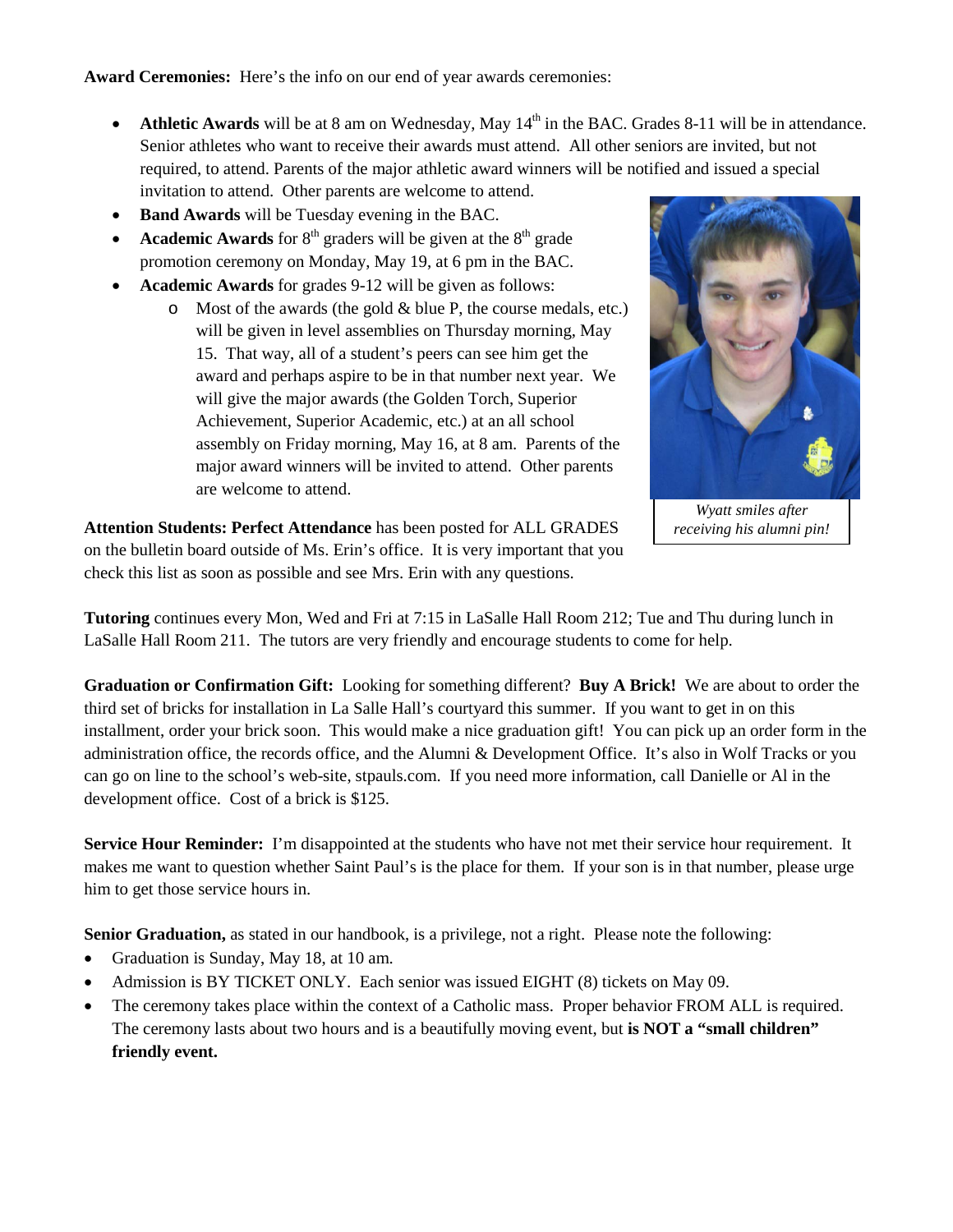#### **NEXT YEAR'S 2014-15 School CALENDAR!**

- **School starts on August 7.** Note: this will be a FULL DAY OF INSTRUCTION. It will NOT be the Book Day of the past. We expect full attendance.
- The full calendar is posted on our website for you to plan accordingly.
- We are in the process of finalizing course offerings and staffing for next year. It's imperative, therefore, that your son turn in his course selection sheet if he has not already done so.
- Tuition invoices have been emailed and tuition is due June 1. Prepayment is always welcome!

**And Speaking of Next Year:** Tuition invoices have been sent to returning students. Tuition is due by June 1. Bank loans must be secured by end of this week. Go to any branch of Resource Bank.

**I'm Still Begging:** I had an excellent response last week! Thanks to those who each week respond to my request. But PLEASE – I need everyone's help, including alumni and grandparents. For clarity, I offer the following:

- Almost **all private schools conduct annual funds**; many are high pressured; ours is not.
- The Annual Fund funds tactical, short term projects, e.g. technology, special programs (e.g. engineering). The Capital Campaign funds large infrastructure projects (the \$4 million La Salle Hall renovation.)
- You may "pledge" your gift and pay later or in installments (monthly, etc.). **More and more families are using automatic credit card monthly payments of \$10 or \$20 dollars.** WONDERFUL!
- Gifts of stock are welcome.



*Golf Wolves with State Runner-up Trophy! The Wolves had a GREAT year!*

- **No gift is too small. I repeat: no gift is too small!** What's important is that everyone participates.
- If you are contributing to the Capital Campaign or financially supporting SPS in some other way, I understand! Thanks. Can you send \$10 to Annual Fund so I can show an increase in participation?
- Please consider helping if you have not already done so and are in a position to do so. Many thanks!

**WE NEED GRANDPARENT SUPPORT!** Several grandparents approached me on GP Day about donating and asked why they aren't solicited like other schools do. I replied that we need and welcome their support and they all replied that they would contribute. **If you would like to inform your son's grandparents of the drive, please do so – or provide me with an address and I'll personally appeal. I'll send them a nice "thank you" note, too!** Even a small donation (\$5!) is welcome.